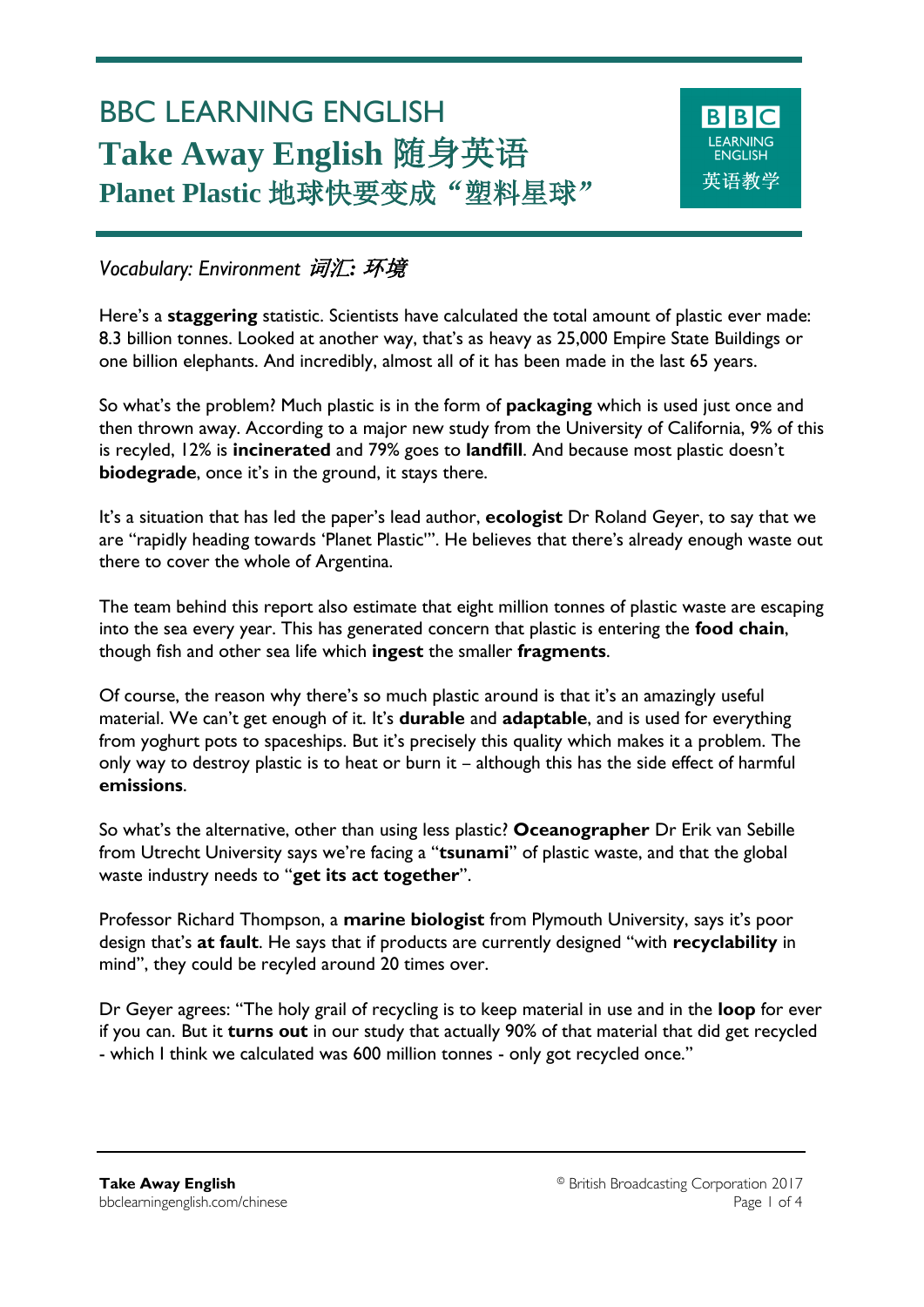## 词汇表

| staggering            | 令人震惊的          |  |
|-----------------------|----------------|--|
| packaging             | 包装材料           |  |
| incinerate            | 被焚毁的           |  |
| landfill              | 垃圾填埋场          |  |
| biodegrade            | 生物降解           |  |
| ecologist             | 生态学家           |  |
| food chain            | 食物链            |  |
| ingest                | 咽下(食物)         |  |
| fragment              | 碎片,碎块          |  |
| durable               | 耐用的            |  |
| adaptable             | 适应性强的          |  |
| emission              | 排放物            |  |
| oceanographer         | 海洋学家           |  |
| tsunami               | 海啸             |  |
| get your act together | 合理安排, 有条理地筹划   |  |
| marine biologist      | 海洋生物学家         |  |
| at fault              | 有责任,有过错        |  |
| recyclability         | 可再利用性          |  |
| loop                  | 循环             |  |
| turn out              | 结果是(尤指出乎意料的结果) |  |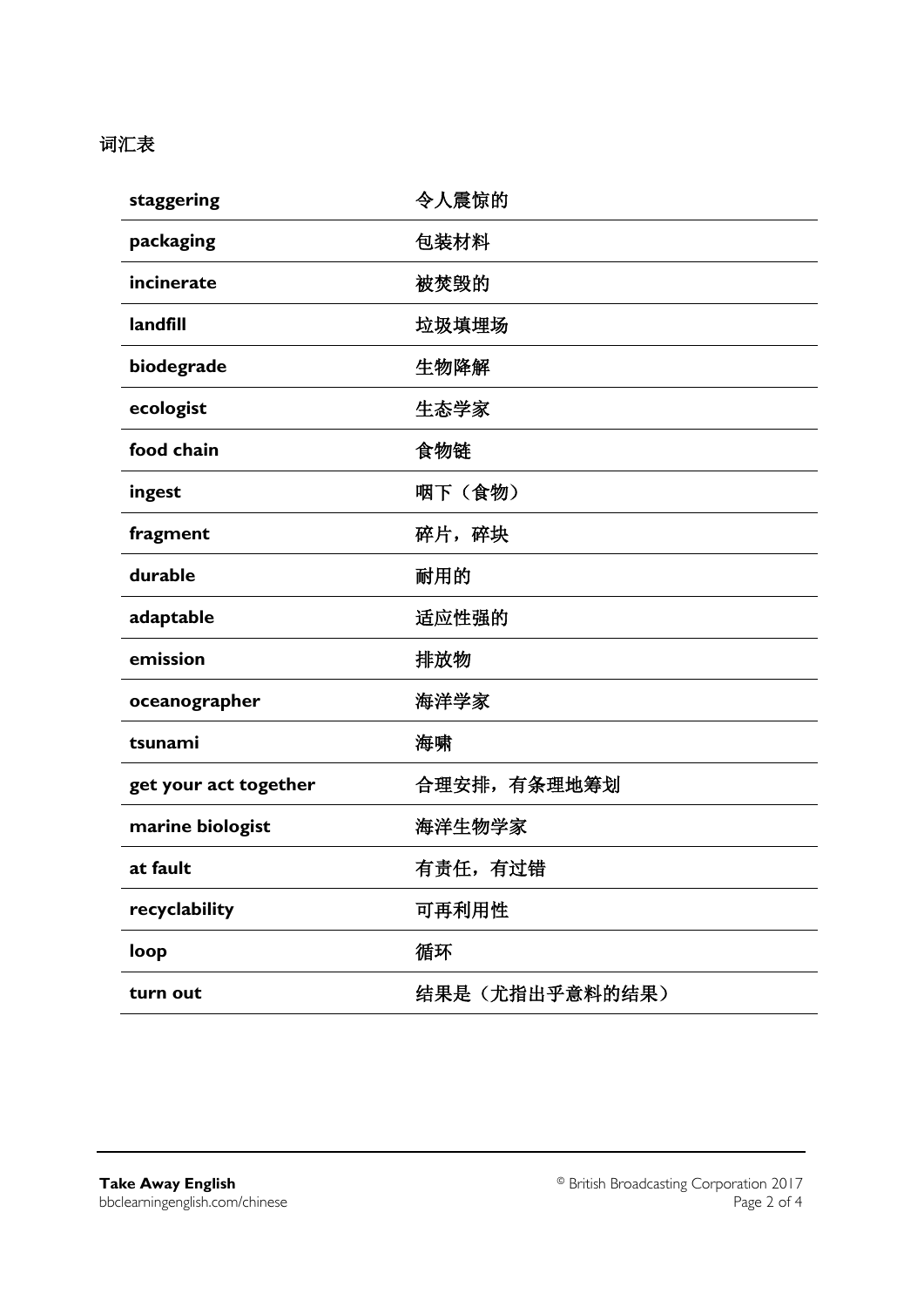### 测验与练习

#### **1.** 阅读课文并回答问题。

1. Where does the greatest proportion of plastic waste go?

2. How might plastic enter the food we eat?

3. What do Professor Thompson and Dr Geyer agree about?

4. Which word means 'ability to be recycled'?

5. True or false: *The fact that plastic is durable is good for the environment.*

## **2.** 请你在不参考课文的情况下完成下列练习。选择一个意思合适的单词填入句子的空格 处。

|                                                                                     | I. Marine biology and The Telated subjects. |                                 |                       |  |
|-------------------------------------------------------------------------------------|---------------------------------------------|---------------------------------|-----------------------|--|
| ecologist                                                                           | marines                                     | oceanographer                   | oceanography          |  |
|                                                                                     |                                             |                                 |                       |  |
| 2. As 3. I study the relationships between all living things and their environment. |                                             |                                 |                       |  |
| an ecologist                                                                        | a chemist                                   | an oceanographer a psychologist |                       |  |
|                                                                                     |                                             |                                 |                       |  |
| 3. You need to get state together. You can't keep on handing in your homework late. |                                             |                                 |                       |  |
| the act                                                                             | my act                                      | this act                        | your act              |  |
|                                                                                     |                                             |                                 |                       |  |
|                                                                                     |                                             |                                 |                       |  |
| emit                                                                                | ingest                                      | biodegrade                      | incinerate            |  |
|                                                                                     |                                             |                                 |                       |  |
| 5. Finding a new form of energy is the holy grail for many environmentalists.       |                                             |                                 |                       |  |
| clean and renewable                                                                 | fossil fuel                                 | cheap                           | modern and impressive |  |